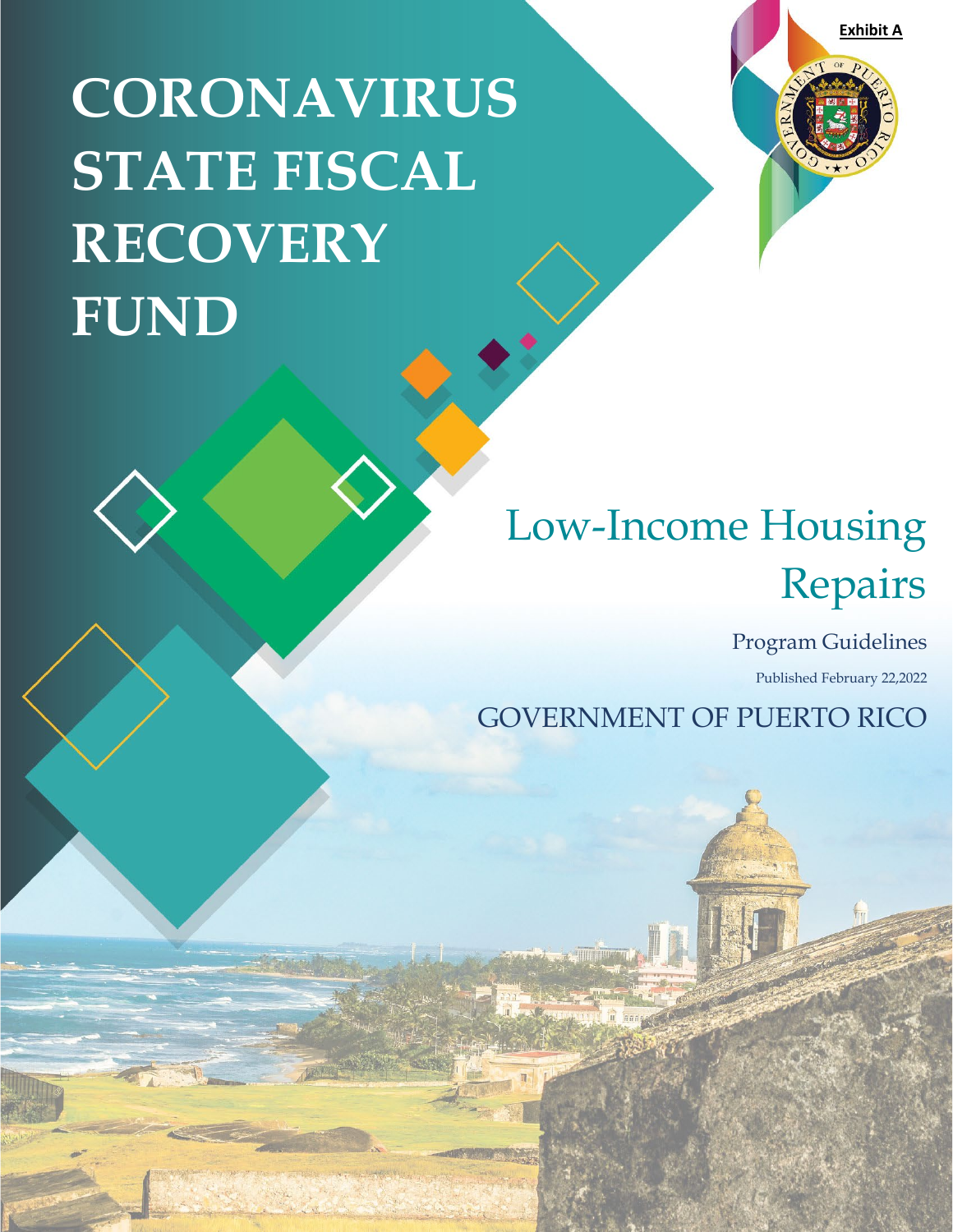## **Table of Contents**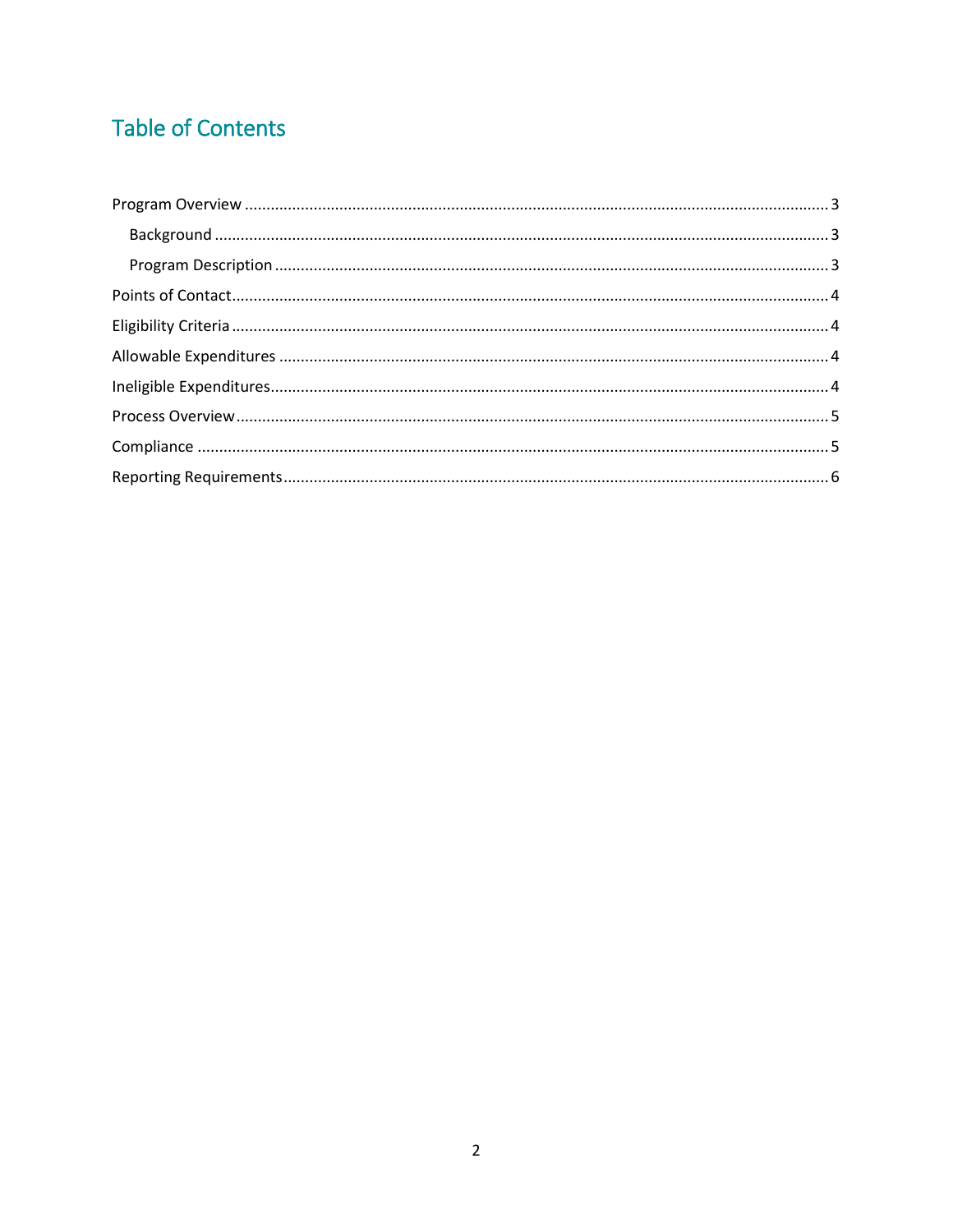## <span id="page-2-0"></span>Program Overview

#### <span id="page-2-1"></span>Background

Since March of 2020, Puerto Rico, like most jurisdictions in the United States and countries around the world, has experienced an unprecedented emergency caused by the Coronavirus Disease 2019 ("COVID-19") pandemic. To slow the spread of the disease and ensure stability of its healthcare system, the Government of Puerto Rico has implemented measures to address the emergency. On March 12, 2020, the Government of Puerto Rico issued Administrative Bulletin OE-2020-020 through which formally declared a state of emergency due to the imminent impact of the coronavirus in Puerto Rico.

During the state of emergency, Puerto Rico suffered great loss of life and severe economic hardships which have impacted a Commonwealth still reeling from natural disaster. Puerto Rico lost over 2,500 citizens, tourism dwindled with hotel registrations falling 95% from February to April 2020, and 460,000 residents of Puerto Rico experienced unemployment, twice the previous number of unemployed individuals. Despite these hardships, Puerto Rico persevered, and with over 2,600,000 doses of COVID-19 vaccines administered, Puerto Rico is positioned to emerge from the COVID-19 pandemic.

To help Puerto Rico emerge from the COVID-19 pandemic, Congress passed the American Rescue Plan Act of 2021 ("ARP Act"), and the President signed it into law on March 11, 2021. To assist state governments with addressing the lingering public health emergency while targeting areas and industries in needs of economic development, the ARP Act established the Coronavirus State and Local Fiscal Recovery Fund, which provides \$350 billion in direct assistance to states, territories, counties, metropolitan cities, tribal governments, and non-entitlement units of local governments. As part of the Coronavirus State and Local Fiscal Recovery Fund, Puerto Rico received \$2.47 billion under the Coronavirus State Fiscal Recovery Fund ("CSFRF").

To ensure the expeditious processing of apportioned funds from the CARES Act, the Government of Puerto Rico established the Disbursement Oversight Committee, consisting of the Secretary of the Department of the Treasury, the Director of the Office of Management and Budget (OGP), and the Executive Director of the Puerto Rico Fiscal Agency and Financial Advisory Authority (AAFAF). The Committee was created on May 15, 2020, by means of Executive Order No. 2020-040, and on May 7, 2021, by means of Executive Order No. 2021-034, the Governor of Puerto Rico extended the Committee's oversight to include CSFRF.

#### <span id="page-2-2"></span>Program Description

On August 3, 2021, Governor Pedro Pierluisi announced the Low-Income Housing Repairs Program. This program makes up to \$50 million in immediate CSFRF funds available to provide low-income families with funding for housing rehabilitation projects including, but not limited to, relocation and assistance to remove temporary blue roof awnings.

Adequate housing provides shelter to families as well as provides a foundation for a strong family, and many low-income families are forced to forego critical housing repairs in order to provide for their families. This program partners with the Puerto Rico Office for Socioeconomic and Community Development (ODSEC), the Puerto Rico Department of Housing (Vivienda), and local municipalities to undertake low-income housing rehabilitation projects including, but not limited to, repair of blue awnings.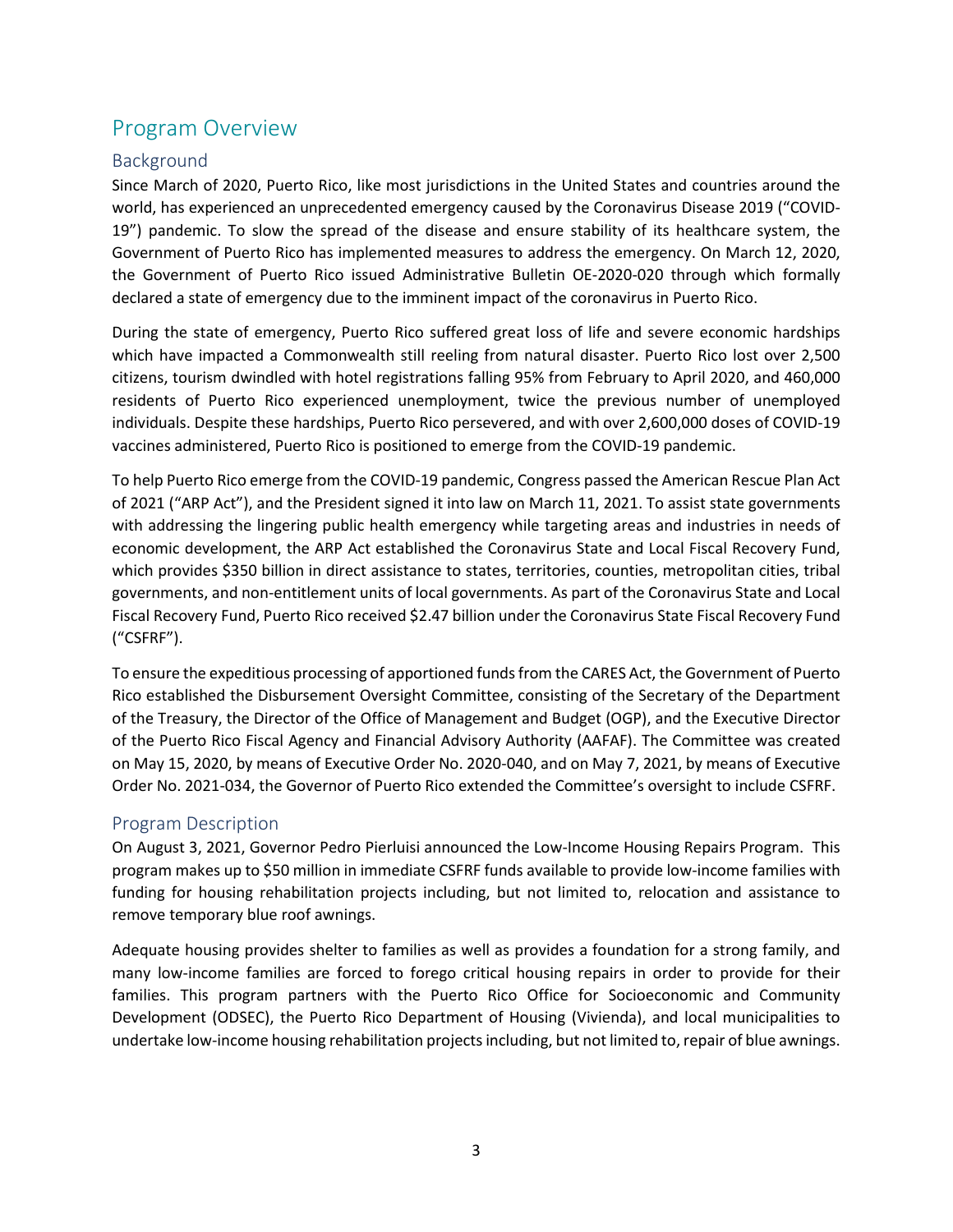Disbursement of Program funds will be subject to the strictest standards to ensure compliance with federal regulations and best practices. Therefore, each request for disbursement will be duly documented and subject to control and audit.

## <span id="page-3-0"></span>Points of Contact

The Program will be administered by the Coronavirus Relief Fund Disbursement Oversight Committee (Committee) in conjunction with the Puerto Rico Office for Socioeconomic and Community Development (ODSEC), the Puerto Rico Department of Housing (Vivienda), eligible municipalities and AAFAF.

## <span id="page-3-1"></span>Eligibility Criteria

Eligible Applicants must meet all the following criteria:

- Be the Puerto Rico Office for Socioeconomic and Community Development, or one of the seventyeight (78) municipalities of Puerto Rico
- Commit to abide by the Program's terms and conditions
- Agree to return the Program funds, if it is determined that they did not comply with any of the Program eligibility requirements, or if the Program funds were not spent on eligible expenses by December 31, 2024.

## <span id="page-3-2"></span>Allowable Expenditures

Allowable expenses under this award must be:

• Necessary expenses related to housing rehabilitation projects for low-income families including, but not limited to, repair of blue roof awnings and relocation expenses.

Further allowable expenditures will be included on a per project basis in resolutions approving funds to eligible entities.

For further guidance, please refer to the [Guidance](https://www.govinfo.gov/content/pkg/FR-2022-01-27/pdf/2022-00292.pdf) and th[e Frequently Asked Questions](https://home.treasury.gov/system/files/136/SLFRPFAQ.pdf) published by the U.S. Treasury.

#### *Other CSFRF Programs*

In addition to the Program detailed above, the Governor allocated funds for additional programs to address the public health emergency, ensure continuity of government services, address negative economic impact, provide premium pay, invest in water, sewer, and broadband infrastructure, and provide for provision of government services (up to lost revenue). Please visit AAFAF [website](https://www.aafaf.pr.gov/coronavirus-state-and-local-fiscal-recovery-funds/) for additional information about these programs.

## <span id="page-3-3"></span>Ineligible Expenditures

Ineligible expenses will be determined by the Committee, the U.S. Department of the Treasury, the Office of Inspector General (OIG), and other regulatory bodies, and under this award include, but are not limited to:

- Necessary expenses that have been covered or reimbursed, or that will be covered in the future, by other state or federal programs, including funds received through the CARES Act or form FEMA;
- Payments to institutions that do not meet the Eligibility Criteria;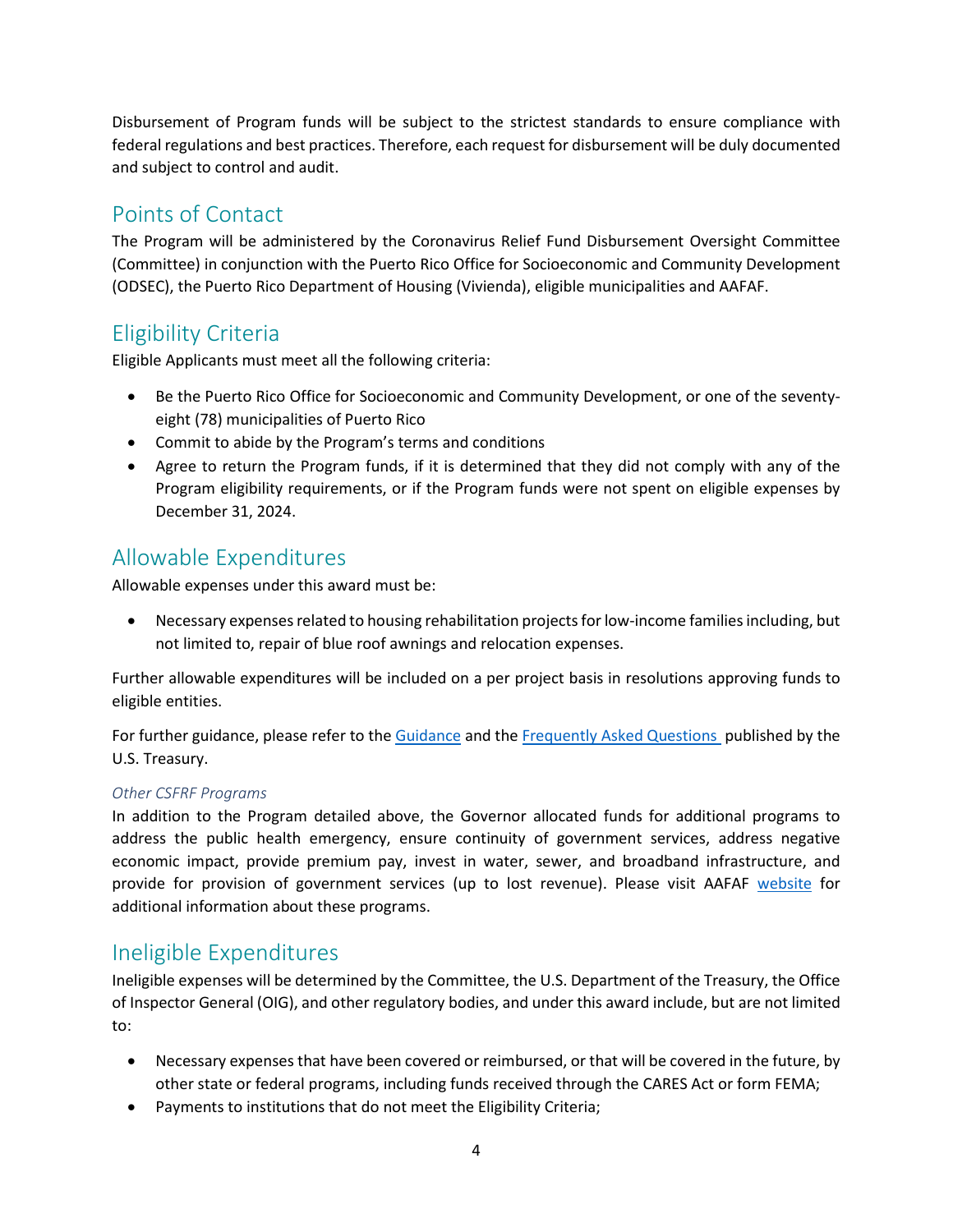• Those included specifically on resolutions approving the funds to the eligible entity. (On a per project basis)

For further guidance, please refer to the [Guidance](https://www.govinfo.gov/content/pkg/FR-2022-01-27/pdf/2022-00292.pdf) and the [Frequently Asked Questions](https://home.treasury.gov/system/files/136/SLFRPFAQ.pdf) published by the U.S. Treasury.

## <span id="page-4-0"></span>Process Overview

The following is intended to outline the process by which funds from the CSFRF will be distributed under the Program.

| August 3, 2021                  | <b>Award Announced</b>                              |
|---------------------------------|-----------------------------------------------------|
| August 3, 2021                  | <b>Application Period Begins</b>                    |
| September 2021 - Funds Expended | <b>Biweekly Financial Reports</b>                   |
| October 2021 - Funds Expended   | Monthly Performance Report                          |
| December 31, 2024               | Deadline for Award Funds to be Used                 |
| January 1 - February 28, 2025   | Program Audits Use of Funds Compliance and Recovery |
| February 28, 2025               | Program Close                                       |

#### *Agency Requests*

Requests will be submitted electronically using the [Agency Request](https://app.smartsheet.com/b/form/f4f6843eb8754855856741a4b073a89b) for Funding process along with the [request processing portal](https://ogp.pr.gov/Pages/Procesamiento-de-Planteamientos.aspx) administered by the Puerto Rico OGP. Applicants should submit requests under the PP Form-CSFRF Fund Request. Upon submission, Applicants will receive a confirmation via electronic mail. More information on forms, documents, and eligibility can be found on the [web.](https://www.aafaf.pr.gov/coronavirus-state-and-local-fiscal-recovery-funds/)

More information on forms, documents, and eligibility can be found on the AAFAF [website.](https://www.aafaf.pr.gov/coronavirus-state-and-local-fiscal-recovery-funds/)

#### *Evaluation*

For all requests, decisions will be evaluated for completeness and eligibility, and final determinations will be made by a representative of AAFAF. Each application will be evaluated, and Program funds allocated using a standard of necessity.

The Disbursement Oversight Committee will approve final funding award decisions.

#### *Award and Funding*

Requestors will be notified via electronic mail of funding decisions. Subsequent funding opportunities (including expansion of eligible institutions and use of funds) will be determined based upon availability of funds remaining after completion of initial awards.

### <span id="page-4-1"></span>**Compliance**

Any government entity receiving funds must adhere to the Uniform Guidance, 2 C.F.R § 200 ("Uniform Guidance"). This Uniform Guidance outlines the "Uniform Administrative Requirements, Cost Principles, and Audit Requirements for Federal Awards". Recipients and their personnel are responsible for reviewing, understanding, and applying the complete underlying legislation and guiding documents. For complete details on 2 CFR 200, visit the Electronic Code of Federal Regulations at [https://www.ecfr.gov/cgi-bin/text-idx?tpl=/ecfrbrowse/Title02/2cfr200\\_main\\_02.tpl.](https://www.ecfr.gov/cgi-bin/text-idx?tpl=/ecfrbrowse/Title02/2cfr200_main_02.tpl) Topics included in the Uniform Guidance include, but are not limited to: